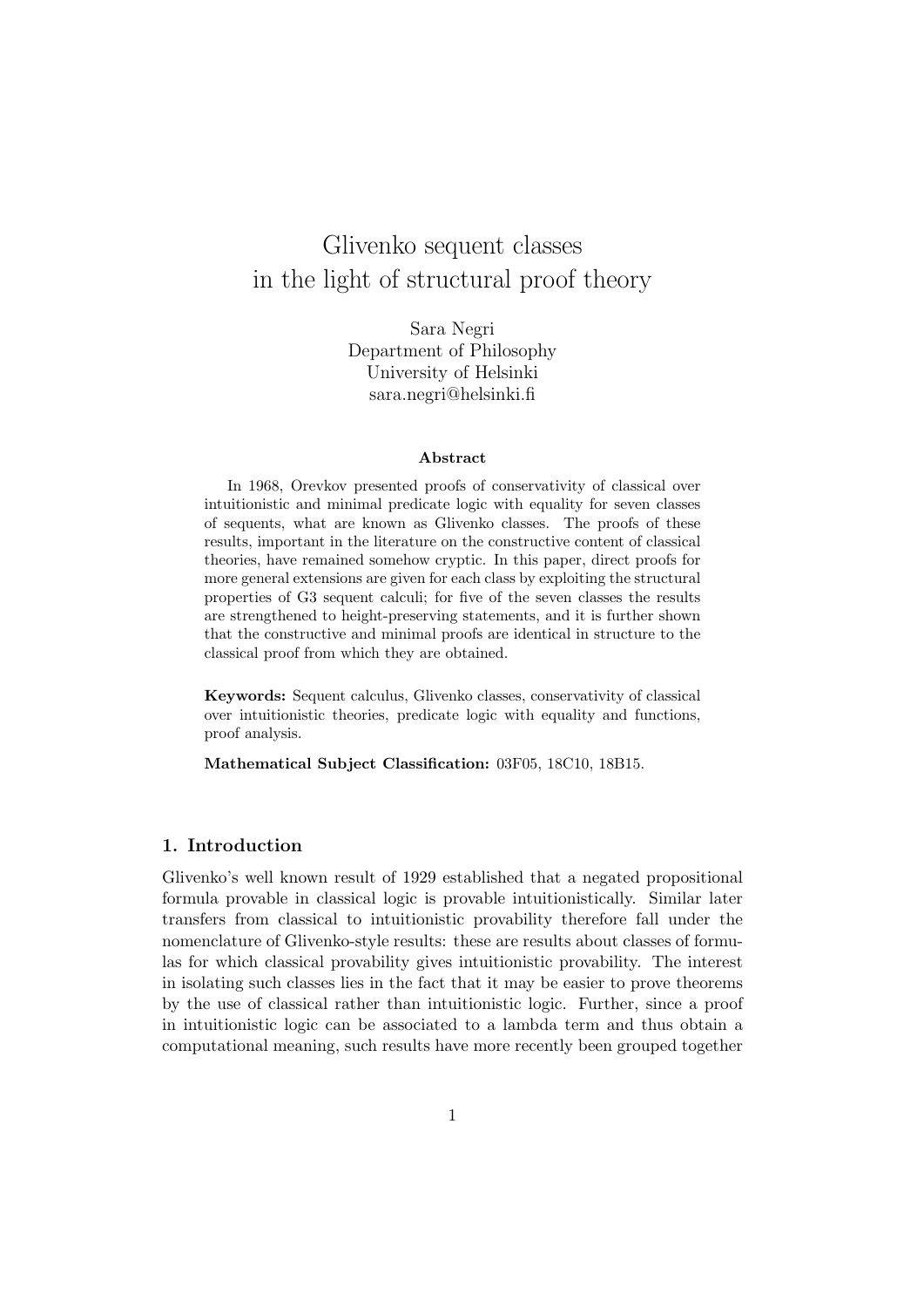under the wide conceptual umbrella concerned with the "computational content of classical theories".

The first systematic study of these classes appeared in a paper by Orevkov of 1968. Orevkov's results are not about formulas but about sequents with at most one formula in the succedent. The classes are defined in terms of absence of positive or negative occurrences of logical constants in the sequent and establish that for seven precisely defined classes of sequents, classical derivability in the predicate calculus with equality is equivalent to intuitionistic derivability.

These old results, although central for the investigations on the computational contents of classical theories, have not received the attention they deserve, in part because of their rather complex proofs. There have been, however, isolated efforts in the literature to obtain the results first proved by Orevkov in a more transparent way. This is the case of Nadathur 's paper (2000) that obtained anew the conservativity for the first four of Orevkov's classes, without equality we must point out, and as a side-product of a study with a different purpose. The main purpose of Nadathur's work was not, in fact, a systematic study of the constructive content of classical theories, but an investigation of conditions that are sufficient for restricting sequents to single succedent form, to obtain goal-directedness in proof search, and the associated proposal of what he called uniform proofs as a foundation for logic programming.

In a similar direction of investigation, Schwichtenberg and Senjak (2013) proved that if *A* is a formula without implications and  $\Gamma$  consists of formulas that contain disjunctions and falsity only negatively and implications only positively, then classical derivability yields minimal derivability. Instead of sequent calculus, their approach uses natural deduction that is privileged because of its computational meaning through the Curry-Howard isomorphism, and a method for eliminating all the occurences of stability axioms, i.e., elimination of double negation, in the fragment considered.

A G3-style sequent calculus, as in Nadathur's work, is used by Ishihara (2000) to obtain a conservativity result of classical over intuitionistic theories. The result is obtained by defining inductively four classes *Q*, *R*, *J*, and *K* of formulas and proving that if a formula in *K* is classically provable from a collection of formulas of *Q*, then it is intuitionistically provable. Ishihara (2013) extended his previous results by introducing  $\exists$  and  $\forall$  in the inductive clauses for the classes *R* and *J*, respectively. Both papers use a generalization of the double negation translation to obtain the stated results.

A famous conservative class is the one given by geometric implications, with the conservativity result known as the first-order Barr theorem. The result states that if a geometric implication is provable classically in a geometric theory, then it can be proved intuitionistically, or even minimally if there are no negative occurrences of falsity. Negri (2003) proved that the result reduces to a proof-theoretic triviality when a G3-style sequent calculus is used and geometric implications translated into extra rules the addition of which maintains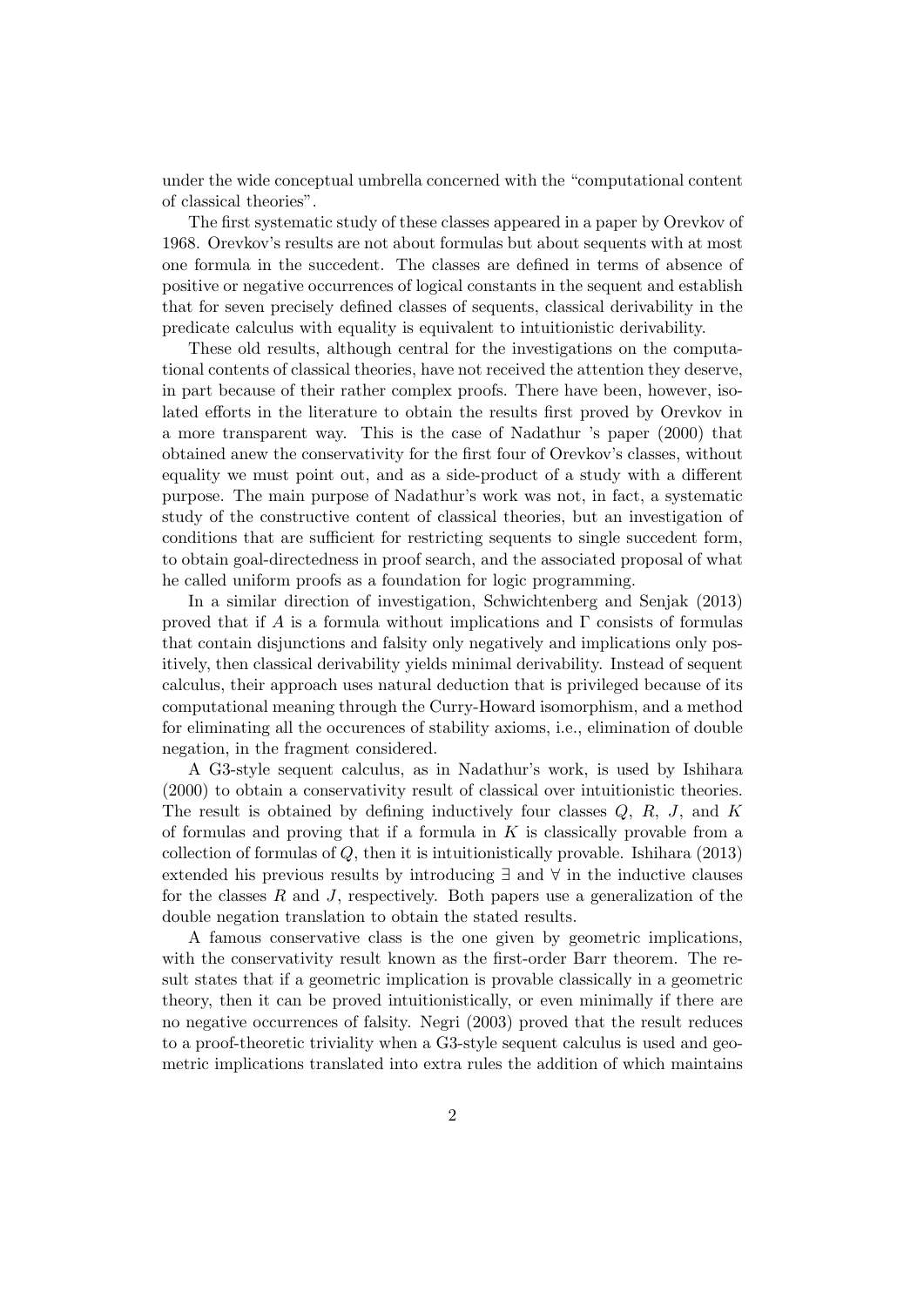the structural properties of the calculus: a classical derivation of a geometric implication in such a system is already an intuitionistic or minimal one. The result has been then generalized in Negri (2014) for theories axiomatized by formulas that do not contain implications or universal quantifiers in their negative part. Here, the proof mechanism still exploited the structural properties of G3-calculi and the translation of axioms into sequent rules, but with *systems of rules* rather than plain rules to account for an arbitrary nesting of quantifiers.

In this paper, we show how the appropriate choice of a sequent calculus, G3c, G3i, and G3m with the treatment of equality as introduced in Negri and von Plato (2001), greatly simplifies the conservativity proofs: equality is a part of the calculus and all the structural properties are maintained by the addition. The results are given in their original formulations, with the classes defined in terms of absence of certain logical constants in the positive or negative parts of sequents. For five of the seven classes the results are strengthened to height-preserving statements; for them, we do not give proof transformations but actually show that, with the appropriate calculus, the classical proofs are themselves intuitionistic or minimal proofs. The classical and the intuitionistic proofs have the same tree structure and the same rules employed, the only difference being the addition of the principal formula in the premisses of the left implication rule.

Some remarks on the converse result established by Orevkov and the extension to more general theories than the theory of equality are presented in the conclusion.

## 2. Preliminaries

We refer to Troelstra and Schwichtenberg (2000) and Negri and von Plato (2001, 2011) for the necessary background on sequent calculus. We shall in particular use the multi-succedent sequent calculi G3c for classical logic, G3i for intuitionistic logic, and G3m for minimal logic, defined as below (the two latter calculi are called m-G3i and m-G3m in Troelstra and Schwichtenberg (2000, p. 83), whereas Negri and von Plato (2001) follows Dragalin's formulation of the multi-succedent intuitionistic calculus, with a single-succedent left premiss of  $L \supset$ .

In the initial sequents, *P* is an arbitrary atomic formula. Greek upper case letters  $\Gamma$ ,  $\Delta$  stand for arbitrary multisets of formulas. The restriction in  $R\forall$  is that *y* must not occur free in  $\Gamma$ ,  $\forall xA$  (and  $\Delta$ , for **G3c**). The restriction in  $L\exists$ is that *y* must not occur free in  $\exists x A, \Gamma, \Delta$ . We may summarize these conditions by the requirement that *y* must not occur free in the conclusion of the two rules.

The calculus **G3m** for minimal logic is obtained from **G3i** by replacing  $L\perp$ with the initial sequents

$$
\bot, \Gamma \Rightarrow \Delta, \bot
$$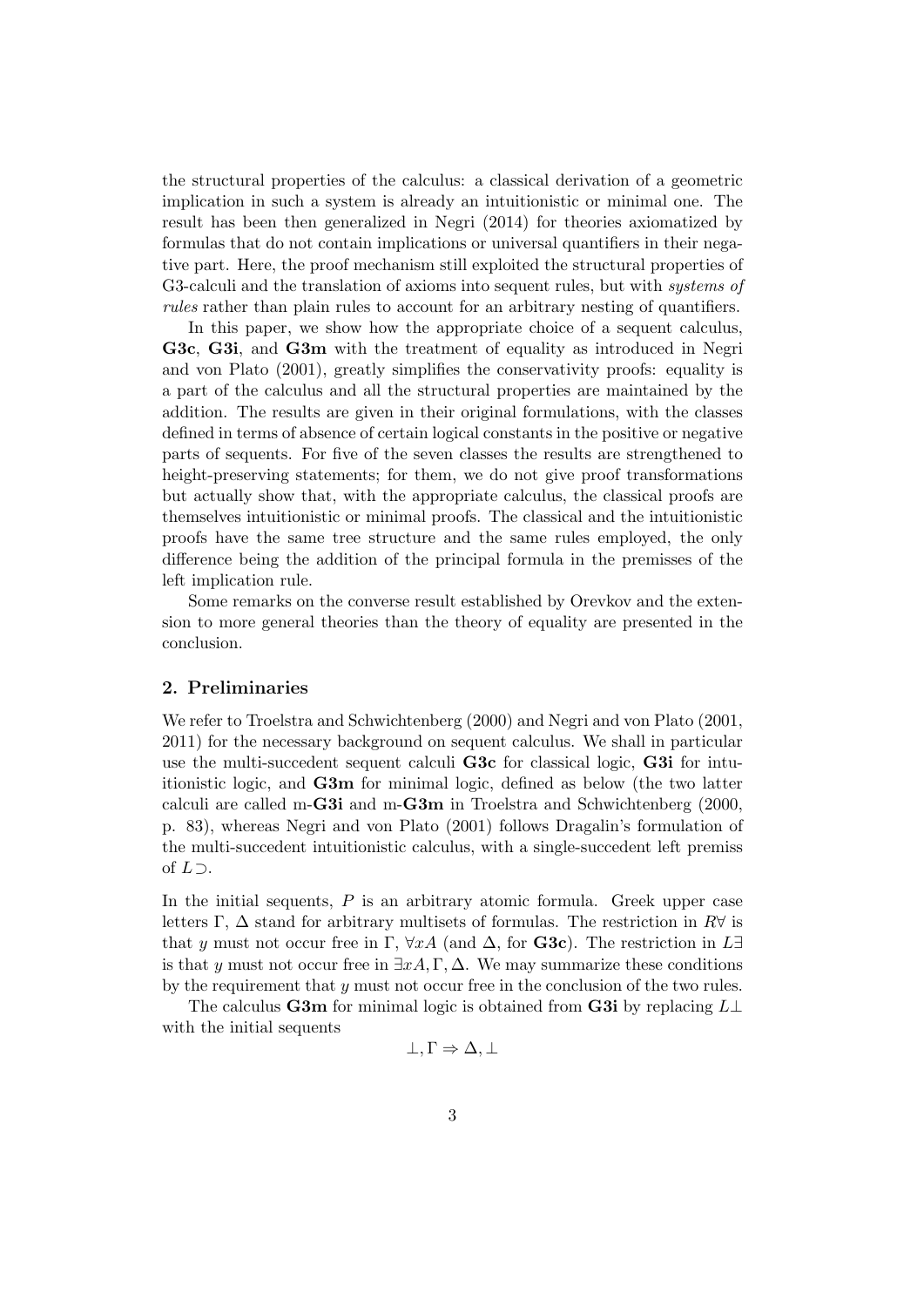Initial sequents:

$$
P,\Gamma\Rightarrow\Delta,P
$$

Logical rules:

| $A, B, \Gamma \Rightarrow \Delta$                                                                                                                                                                                                                                 | $\Gamma \Rightarrow \Delta, A \quad \Gamma \Rightarrow \Delta, B$ |
|-------------------------------------------------------------------------------------------------------------------------------------------------------------------------------------------------------------------------------------------------------------------|-------------------------------------------------------------------|
| $A, \Gamma \Rightarrow \Delta \quad B, \Gamma \Rightarrow \Delta$                                                                                                                                                                                                 | $\Gamma \Rightarrow \Delta, A \& B$                               |
| $A, \Gamma \Rightarrow \Delta \quad B, \Gamma \Rightarrow \Delta$                                                                                                                                                                                                 | $\Gamma \Rightarrow \Delta, A \& B$                               |
| $\Gamma \Rightarrow \Delta, A \quad B, \Gamma \Rightarrow \Delta$                                                                                                                                                                                                 | $\Gamma \Rightarrow \Delta, A \lor B$                             |
| $\Gamma \Rightarrow \Delta, A \quad B, \Gamma \Rightarrow \Delta$                                                                                                                                                                                                 | $\Lambda, \Gamma \Rightarrow \Delta, B$                           |
| $A \supset B, \Gamma \Rightarrow \Delta$                                                                                                                                                                                                                          | $\Lambda, \Gamma \Rightarrow \Delta, B$                           |
| $\overline{\Gamma, \Gamma} \Rightarrow \Delta, A \supset B$                                                                                                                                                                                                       | $\overline{\Gamma \Rightarrow \Delta, A \supset B}$               |
| $\overline{\Gamma, \Gamma} \Rightarrow \Delta$                                                                                                                                                                                                                    | $\overline{\Gamma \Rightarrow \Delta, A \Rightarrow B}$           |
| $\overline{\Gamma, \Gamma} \Rightarrow \Delta$                                                                                                                                                                                                                    | $\overline{\Gamma \Rightarrow \Delta, A(y/x)}$                    |
| $\forall xA, \Gamma \Rightarrow \Delta$                                                                                                                                                                                                                           | $\Gamma \Rightarrow \Delta, \forall xA$                           |
| $\overline{\Gamma \Rightarrow \Delta, \forall xA}$                                                                                                                                                                                                                | $\overline{\Gamma \Rightarrow \Delta, \forall xA}$                |
| $\overline{\Gamma \Rightarrow \Delta, \exists xA, A(t/x)} \rightarrow \overline{\Gamma \Rightarrow \Delta, \exists xA, A(t/x)} \rightarrow \overline{\Gamma \Rightarrow \Delta, \exists xA, A(t/x)} \rightarrow \overline{\Gamma \Rightarrow \Delta, \exists xA}$ |                                                                   |

G3i

G3c

$$
A \supset B, \Gamma \Rightarrow \Delta, A \quad B, \Gamma \Rightarrow \Delta
$$
  

$$
A \supset B, \Gamma \Rightarrow \Delta
$$
  

$$
\Gamma \Rightarrow \Delta, A \supset B \quad R \supset \Delta
$$
  

$$
\Gamma \Rightarrow A(y/x)
$$
  

$$
\Gamma \Rightarrow A(y/x)
$$
  

$$
\Gamma \Rightarrow \Delta, \forall x A \quad R \forall
$$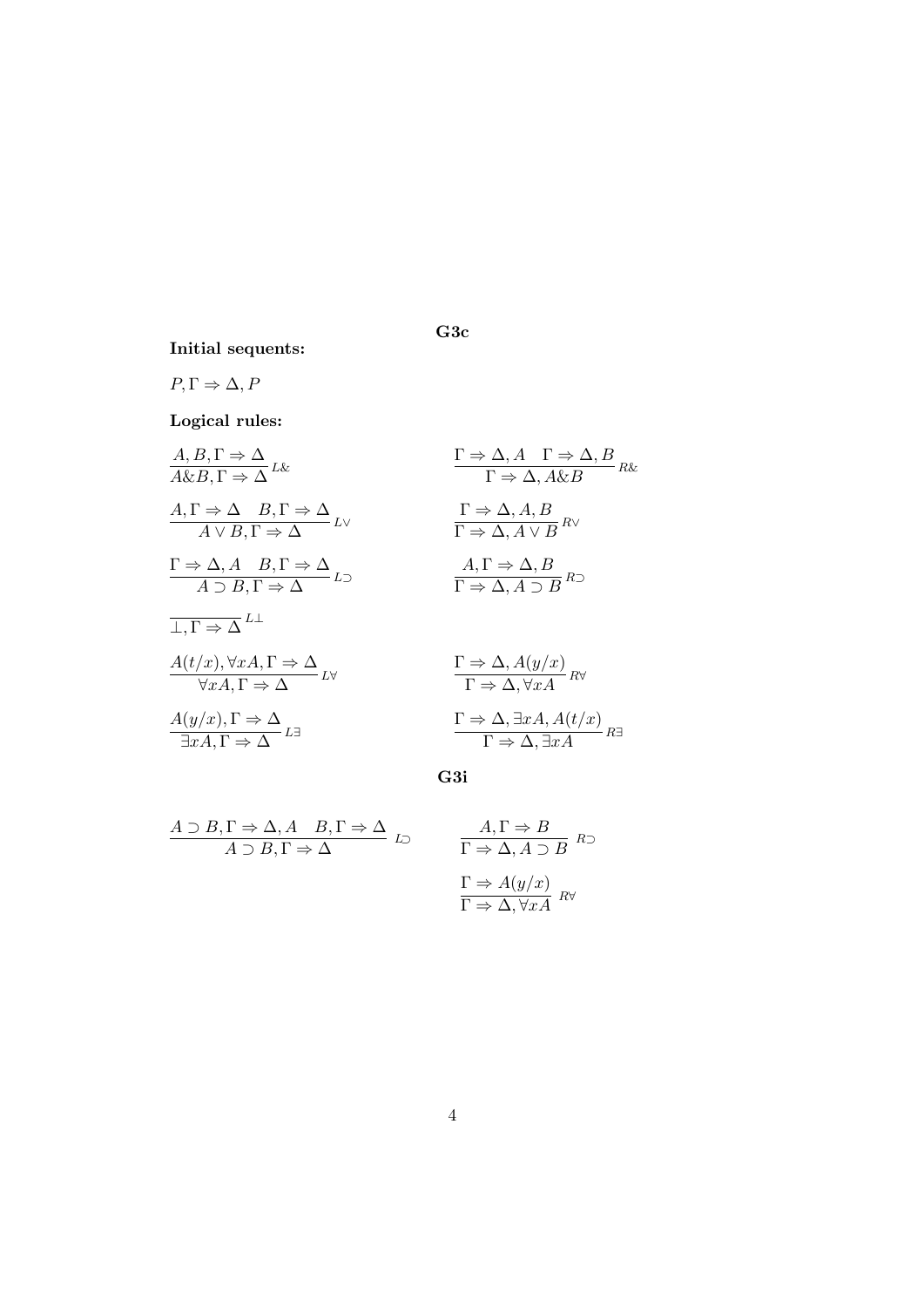All the structural rules (weakening, contraction and cut) are admissible in G3c, in G3i, and in G3m. The calculi are thus complete for classical, intuitionistic, and minimal first-order logic, respectively.

Orevkov's conservativity results are proved for predicate calculi with equality, so we need to extend the above G3 calculi with equality. This should be done in a way suitable to maintaining the structural properties of the purely logical calculi and for this purpose we follow the method of Negri and von Plato (2011, Section 6.3) and extend it to treat substitution of equals not just in predicates but also in functions.

We recall that axiomatic presentations of predicate logic with equality assume a primitive relation  $a = b$  with the axiom of *reflexivity*,  $a = a$ , and the *replacement scheme,*  $a = b \& A(a/x) \supset A(b/x)$ *, from which transitivity and sym*metry are derivable (through *Euclidean transitivity*). In the standard treatment in sequent calculus (as in Troelstra and Schwichtenberg 2000, p. 128), one allows derivations to start with sequents of the following form where *P* is an atomic formula:

$$
\Rightarrow a = a \qquad a = b, P(a) \Rightarrow P(b)
$$

By Gentzen's "extended Hauptsatz," cuts can be reduced to cuts on such sequents, but full cut elimination fails. For example, there is no cut-free derivation of symmetry. Weakening and contraction must also be assumed.

An alternative way of adding equality and the replacement scheme consists in the method of axioms in the context. This is the method followed by Orevkov. By this method, the structural properties are maintained, but the presence of the universal closure of the axioms in the context introduces an element of perturbation to proof analysis. For example, conservativity of predicate logic with equality over predicate logic (cf. Negri and von Plato 2011, Section 6.3) could not be proved by this way of presenting the theory of equality.

To deal with equality, we first restrict the replacement scheme to atomic predicates *P, Q, R, . . .* and then convert the reflexivity and replacement axioms into the following rules

$$
\frac{a = a, \Gamma \Rightarrow \Delta}{\Gamma \Rightarrow \Delta} \text{Re}f \qquad \frac{a = b, P(a), P(b), \Gamma \Rightarrow \Delta}{a = b, P(a), \Gamma \Rightarrow \Delta} \text{Re}p l
$$

Substitution of equals in *n*-ary functions is a rule of simultaneus substitution.<sup>1</sup> that corresponds to the axiom

$$
a_1 = b_1 \& \ldots \& a_n = b_n \supset f(a_1, \ldots, a_n) = f(b_1, \ldots, b_n)
$$

<sup>&</sup>lt;sup>1</sup>For a concrete theory with equality where such a rule, formulated in a natural deduction style, is used, see the treatment of the word problem for groupoids in Section 4.3 of Negri and von Plato (2011). That example also shows why the rule has to be given as a rule of simultaneous substitution on all arguments of the function.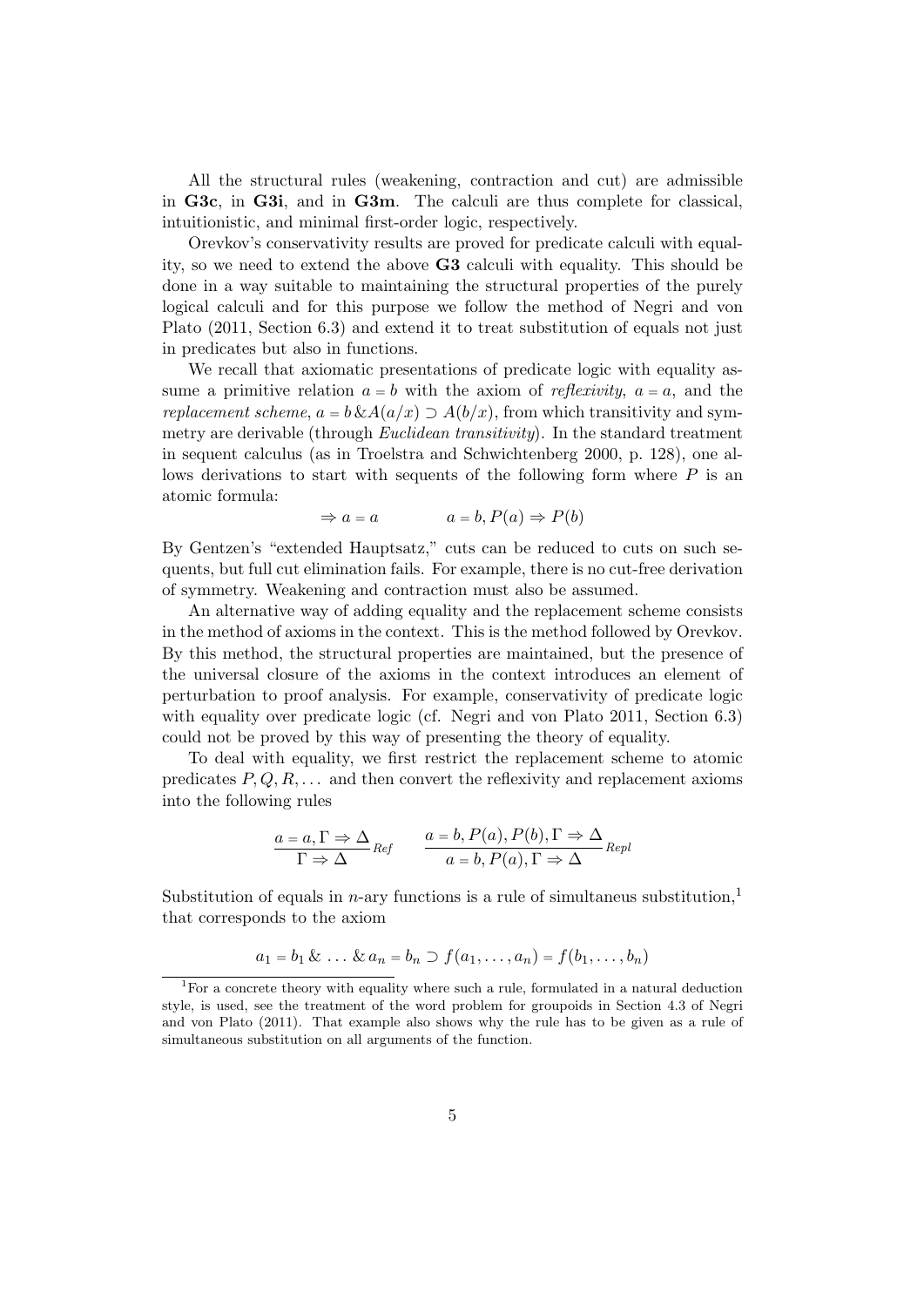It takes the form

$$
\frac{f(a_1,\ldots,a_n)=f(b_1,\ldots,b_n), a_1=b_1,\ldots,a_n=b_n, \Gamma \Rightarrow \Delta}{a_1=b_1,\ldots,a_n=b_n, \Gamma \Rightarrow \Delta} \text{Sub}
$$

Rule *Sub* is derivable from *Ref* and *Repl*, so it doesn't need to be taken as a primitive rule of the calculus for equality. To see this, consider a function of two arguments. We have the following derivation:

$$
f(a_1, a_2) = f(b_1, b_2), a_1 = b_1, a_2 = b_2, \Gamma \Rightarrow \Delta
$$
  

$$
f(a_1, a_2) = f(b_1, b_2), f(a_1, a_2) = f(b_1, a_2), f(a_1, a_2) = f(a_1, a_2), a_1 = b_1, a_2 = b_2, \Gamma \Rightarrow \Delta
$$
  

$$
f(a_1, a_2) = f(b_1, a_2), f(a_1, a_2) = f(a_1, a_2), a_1 = b_1, a_2 = b_2, \Gamma \Rightarrow \Delta
$$
  

$$
f(a_1, a_2) = f(a_1, a_2), a_1 = b_1, a_2 = b_2, \Gamma \Rightarrow \Delta
$$
  

$$
f(a_1, a_2) = f(a_1, a_2), a_1 = b_1, a_2 = b_2, \Gamma \Rightarrow \Delta
$$
  

$$
a_1 = b_1, a_2 = b_2, \Gamma \Rightarrow \Delta
$$

Here the lower and upper steps of *Repl* are obtained as instances of the general scheme with the predicates  $P_1(x) \equiv f(a_1, a_2) = f(x, a_2)$  and  $P_2(x) \equiv f(x, a_2) = f(x, a_2)$  $f(a_1, a_2) = f(b_1, x)$ , respectively. The proof is generalized by induction to functions of *n* arguments.

When rules *Ref* and *Repl* are added to G3m, G3i, and G3c minimal, intuitionistic and classical predicate logic with equality are obtained, respectively. We shall denote such extensions by  $\text{G}3m^=$ ,  $\text{G}3i^=$ , and  $\text{G}3c^=$ . We have:

Theorem 1 *The following properties hold in* G3m=*,* G3i=*, and* G3c=*:*

- *i. The rules of weakening and contraction are height-preserving admissible, and cut is admissible.*
- *ii.* The replacement axiom  $a = b$ ,  $A(a/x) \Rightarrow A(b/x)$  is derivable for arbitrary *A.*
- *iii. The replacement rule*

$$
\frac{a = b, A(a/x), A(b/x), \Gamma \Rightarrow \Delta}{a = b, A(a/x), \Gamma \Rightarrow \Delta} \text{Repl}
$$

*is admissible for an arbitrary predicate A.*

Proof. See Negri and von Plato (2011, 6.14–6.16). QED.

Next, we obtain the conservativity of first-order logic with equality over firstorder logic also in the presence of functions.<sup>2</sup>

<sup>2</sup>The result (without functions) was already established in Negri and von Plato (2011). The proof given there, based on a prior elimination of the rule of reflexivity from all derivations of equality-free sequents, can be easily extended in the presence of functions, even with an explicit rule of substitution of equals. We shall however give here a shorter proof suggested by a referee.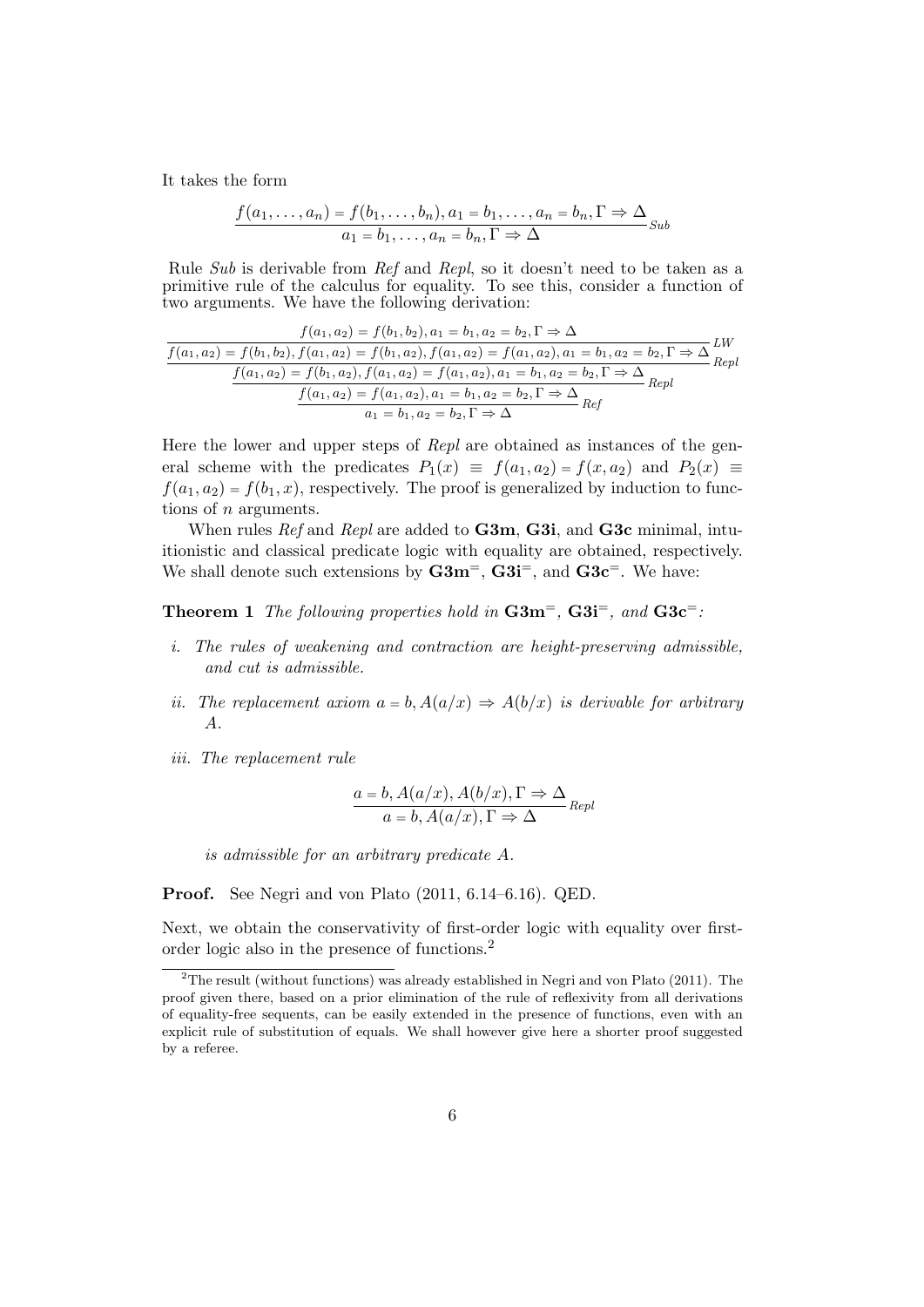We shall use the standard notation (as in Negri and von Plato 2001)

$$
\mathbf{S} \vdash_n \Gamma \Rightarrow \Delta
$$

to indicate that the sequent  $\Gamma \Rightarrow \Delta$  is derivable with a height of derivation at most *n* in the sequent calculus S.

**Lemma 2** If  $\mathbf{G3c}^= \vdash_n a_1 = a_1, \ldots, a_m = a_m, \Gamma \Rightarrow \Delta$ , with  $\Gamma, \Delta$  containing no *equalities and*  $m \geq 0$ *, then*  $\mathbf{G3c} \vdash_n \Gamma \Rightarrow \Delta$ *.* 

**Proof.** By induction on *n*. If  $n = 0$ ,  $a_1 = a_1, \ldots, a_m = a_m, \Gamma \Rightarrow \Delta$  is either an initial sequent or conclusion of  $L\perp$ . In the former case, by the assumption on  $\Delta$ , none of the equalities is principal, and therefore also  $\Gamma \Rightarrow \Delta$  is initial. In the latter,  $\perp$  is in  $\Gamma$  and the conclusion follows.

If  $n > 0$  we consider the last rule applied, which gives one of the three cases: 1. Logical rule; 2. *Ref* ; 3. *Repl*.

In the first case, we apply the induction hypothesis to the premiss(es) of the rule, and then the rule.

In the second, if  $a = a$  is the atomic formula in the premiss of *Ref*, we apply the induction hypothesis to the sequent  $a = a, a_1 = a_1, \ldots, a_m = a_m, \Gamma \Rightarrow \Delta$ .

In the third case we have a derivation that ends with

$$
\frac{a_1 = a_1, \dots, a_k = a_k, a = b, P(b), P(a), \Gamma' \Rightarrow \Delta}{a_1 = a_1, \dots, a_k = a_k, a = b, P(a), \Gamma' \Rightarrow \Delta}
$$

If  $P(a)$  is an equality predicate, it can be only of the form  $a = a$  by the assumption on the given sequent. Similarly we must have  $a \equiv b$ , and therefore also the premiss consists of reflexivity atoms and an equality-free context. In this case we proceed as in the previous one. Else, since  $a \equiv b$  by assumption, also  $P(a) \equiv P(b)$ . By height-preserving admissibility of contraction we obtain  $\mathbf{G3c}^{\dagger}$   $\vdash_{n-1} a_1 = a_1, \ldots, a_m = a_m, a = b, P(a), \Gamma \Rightarrow \Delta$  and by induction hypothesis  $\mathbf{G3c} \vdash_{n-1} P(a), \Gamma \Rightarrow \Delta.$  QED

As a special case in which the number of reflexivity atoms is zero, we obtain the conservativity theorem of predicate logic with equality over predicate logic:

**Theorem 3** If  $\Gamma \Rightarrow \Delta$  contains no equalities and is derivable in  $\mathbf{G3c}^-$ , then *it is derivable in* G3c*.*

#### 3. Orevkov's theorems on Glivenko sequent classes revisited

We follow Orevkov's notation and denote by  $\circ^+$  positive and by  $\circ^-$  negative occurrences of the connective or quantifier  $\circ$  in a sequent.

In re-establishing Orevkov's results we shall also pay attention to the height of derivations to show that stronger results are achieved when G3 calculi are used.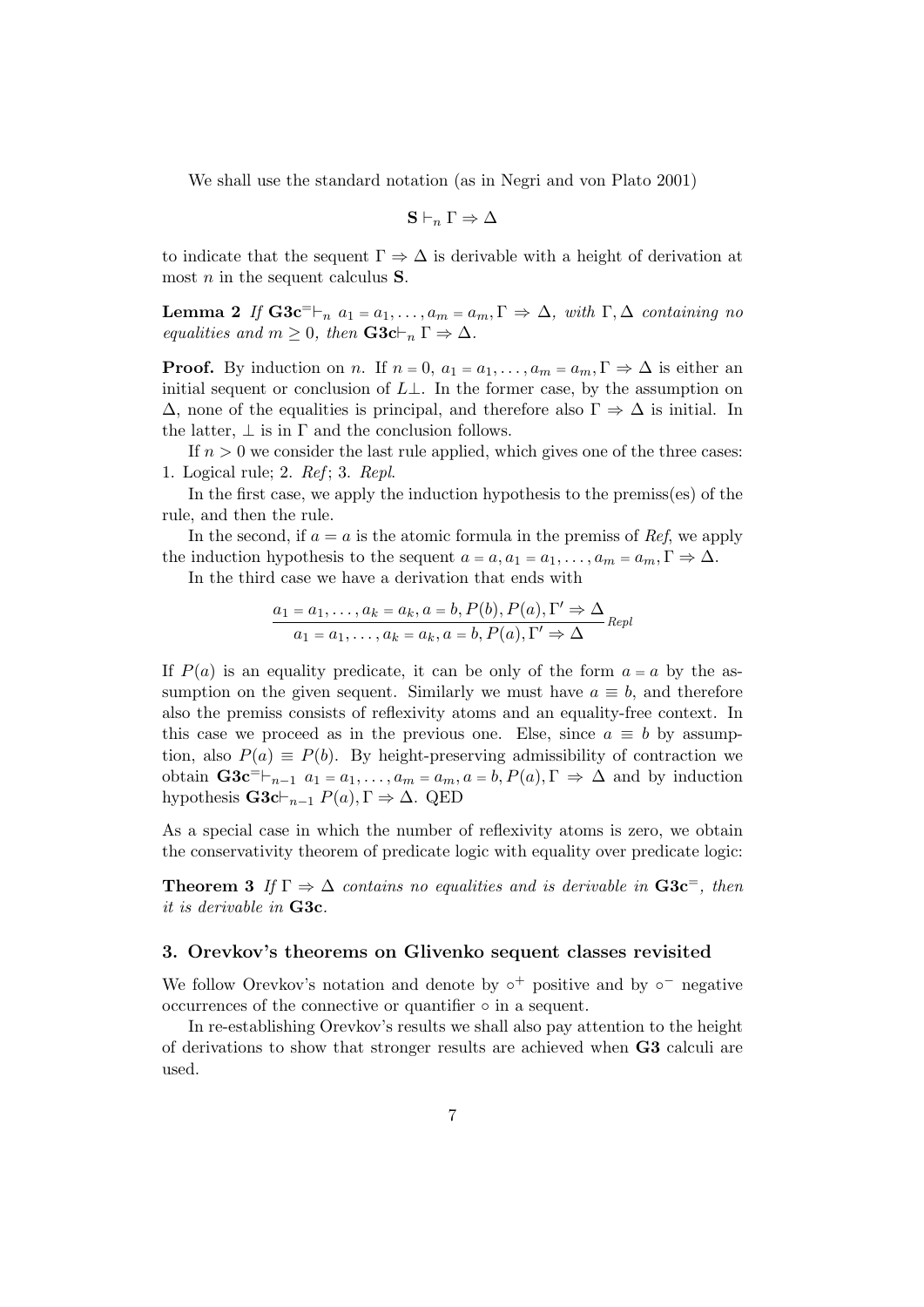**Theorem 4: Conservativity for class 1.** *Suppose that*  $\Gamma \Rightarrow \Delta$  *does not contain*  $\supset^+$  *or*  $\forall^+$  *and that*  $\mathbf{G3c}^- \vdash_n \Gamma \Rightarrow \Delta$ *. Then*  $\mathbf{G3i}^- \vdash_n \Gamma \Rightarrow \Delta$ *. If in addition*  $\Gamma \Rightarrow \Delta$  *does not contain*  $\bot^-$ *, then*  $\mathbf{G3m}^= \vdash_n \Gamma \Rightarrow \Delta$ *.* 

Proof. By the assumption, the given derivation contains no application of  $R \supset$  or of  $R\forall$ , therefore it gives directly a derivation in  $\mathbf{G3i}^{\pm}$  by the heightpreserving addition of the principal formula in the left premiss whenever  $L \supset$  is applied.

If  $\Gamma \Rightarrow \Delta$  does not contain  $\bot^-$ , then  $L\bot$  is never used and the intuitionistic derivation is indeed a minimal one. QED

**Theorem 5: Conservativity for class 2.** *Suppose that*  $\Gamma \Rightarrow A$  *does not contain*  $\supset^+$  *or*  $\vee^-$  *and that*  $\mathbf{G3c}^- \vdash_n \Gamma \Rightarrow A$ *. Then*  $\mathbf{G3i}^- \vdash_n \Gamma \Rightarrow A$ *.* 

The result is an immediate consequence of the following lemma:<sup>3</sup>

**Lemma 6** Suppose that  $\mathbf{G3c}^= \vdash_n \Gamma \Rightarrow \Delta$  where  $\Gamma \Rightarrow \Delta$  does not contain  $\supset^+$  $or \vee$ <sup>-</sup>. Then  $\begin{cases} \text{there is } A \text{ in } \Delta \text{ such that } G3\mathbf{i}^= \vdash_n \Gamma \Rightarrow A & \text{if } \Delta \neq \emptyset \\ G3\mathbf{i}^= \vdash_n \Gamma \Rightarrow \Delta & \text{if } \Delta = \emptyset \end{cases}$ 

**Proof.** By induction on the height of the derivation.

If  $\Gamma \Rightarrow \Delta$  is an initial sequent, then the principal formula will do; if it is conclusion of  $L\perp$ , then any formula from  $\Delta$  or the empty set gives the desired conclusion.

If the last rule is *L&*, with premiss  $C, D, \Gamma' \Rightarrow \Delta$  and  $\Delta \neq \emptyset$ , by induction hypothesis we find *A* in  $\Delta$  such that  $C, D, \Gamma' \Rightarrow A$  is derivable in  $\text{G3i}^=$  (with height diminished by one) and by *L*& we have derivability of  $C\&D, \Gamma' \Rightarrow A$ (with the same height as the original derivation). The case with  $\Delta = \emptyset$  is proved similarly.

If the last rule is R&, with premisses  $\Gamma \Rightarrow A_1, \Delta'$  and  $\Gamma \Rightarrow A_2, \Delta'$ , there are four cases to consider, according to the provenance of the formulas  $B_1$  and  $B_2$ given by the inductive hypothesis. If one is  $A_1$  and the other  $A_2$ , we conclude by applying  $R\&$ . If one or both are in  $\Delta'$  we just take that derivation to conclude.

If the last rule is  $R\vee$ , with premiss  $\Gamma \Rightarrow \Delta', A_1, A_2$ , by inductive hypothesis there is *A* in  $\Delta'$ ,  $A_1$ ,  $A_2$  such that  $\mathbf{G3i}^=$   $\vdash_{n-1} \Gamma \Rightarrow A$ . If *A* is in  $\Delta'$  we have already the conclusion. If *A* is either *A*<sup>1</sup> or *A*2, then by height-preserving admissibility of weakening we obtain  $\mathbf{G3i}^- \vdash_{n-1} \Gamma \Rightarrow A_1, A_2$  and the conclusion  $G3i^= \vdash_n \Gamma \Rightarrow A_1 \vee A_2$  follows by a step of R $\vee$ . (Observe that the argument would break apart if rule  $L \vee$  were allowed, because the two formulas given by the inductive hypothesis in the case  $\Delta \neq \emptyset$  could be different, thus preventing from restoring the original antecedent by application of  $L \vee$ .)

<sup>&</sup>lt;sup>3</sup>It was observed by a referee that the proof below gives a stronger statement than just a "classical disjunction property" as in the original submission, with the benefit of an immediate proof of Theorem 5.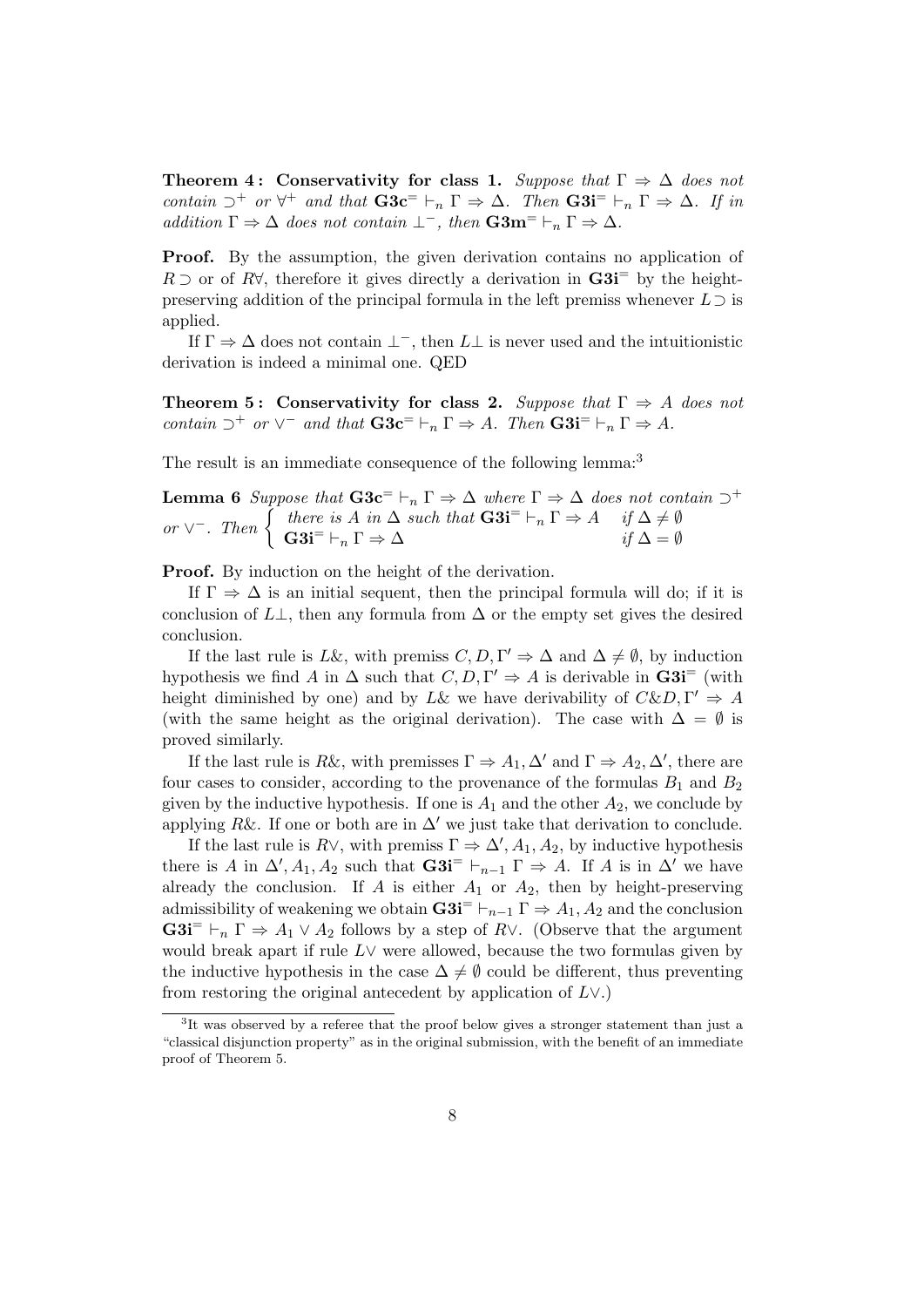If the last rule is  $L \supset$ , with premisses  $\Gamma' \Rightarrow C, \Delta$  and  $D, \Gamma' \Rightarrow \Delta$ , and  $\Delta \neq \emptyset$ . by inductive hypothesis we find  $A_1$  in  $C$ ,  $\Delta$  and  $A_2$  in  $\Delta$  such that  $\Gamma' \Rightarrow A_1$  and  $D, \Gamma' \Rightarrow A_2$ . We distinguish the two cases for  $A_1$ . In the first case,  $A_1 \equiv C$  and we have the following derivation, where we use the height-preserving admissible rules of left and right weakening:

$$
\frac{\Gamma' \Rightarrow C}{C \supset D, \Gamma' \Rightarrow C, A_2} \lim_{L \to \infty} D, \Gamma' \Rightarrow A_2
$$
  

$$
C \supset D, \Gamma' \Rightarrow A_2
$$

In the second case, from  $\Gamma' \Rightarrow A_1$  we obtain the conclusion  $C \supset D, \Gamma' \Rightarrow A_1$  by height-preserving admissibility of left weakening. If  $\Delta = \emptyset$ , we have a derivation ending with

$$
\frac{\Gamma' \Rightarrow C \quad D, \Gamma' \Rightarrow}{C \supset D, \Gamma' \Rightarrow} L \supset
$$

By induction hypothesis on the two premisses we obtain the following derivation in  $G3i$ <sup>=</sup>

$$
\frac{\Gamma' \Rightarrow C}{C \supset D, \Gamma' \Rightarrow C} \xrightarrow{LW} D, \Gamma' \Rightarrow
$$
  

$$
C \supset D, \Gamma' \Rightarrow
$$

with the same derivation height. (Observe that the addition of  $R$ ) among the rules allowed in the derivation would break down the induction if the formula given by the induction hypothesis in the case  $\Delta \neq \emptyset$  is in the context of the premiss.)

If the last rule is a rule for equality, we simply apply the inductive hypothesis and then the rule.

The cases in which the last rule is a rule for the quantifiers are straightforward: first the inductive hypothesis is applied and then, possibly, in case the selected formula is the active formula of the rule, the rule is applied again (after an additional height-preserving step of  $RW$  in the case of  $R\exists$ ) to restore the conclusion. The variable conditions, if any, are satisfied because the application is performed with a context which is included in the original one. QED

**Corollary 7** Suppose that  $\Gamma \Rightarrow \Delta$  does not contain  $\supset^+$  or  $\vee^-$  and that  $\mathbf{G3c}^- \vdash_n$  $\Gamma \Rightarrow \Delta$ . Then  $\mathbf{G3i}^- \vdash_n \Gamma \Rightarrow \Delta$ . If in addition  $\Gamma \Rightarrow \Delta$  does not contain  $\bot^-$ , *then*  $\mathbf{G3m}^- \vdash_n \Gamma \Rightarrow \Delta$ .

Proof. The first part is immediate consequence of Lemma 6. The proof that the additional assumption on  $\perp$  gives a minimal derivation is as for class 1. QED

As a special case of the conservativity established in the corollary, we obtain the sequent calculus version of the result proved by Schwichtenberg and Senjak (2013):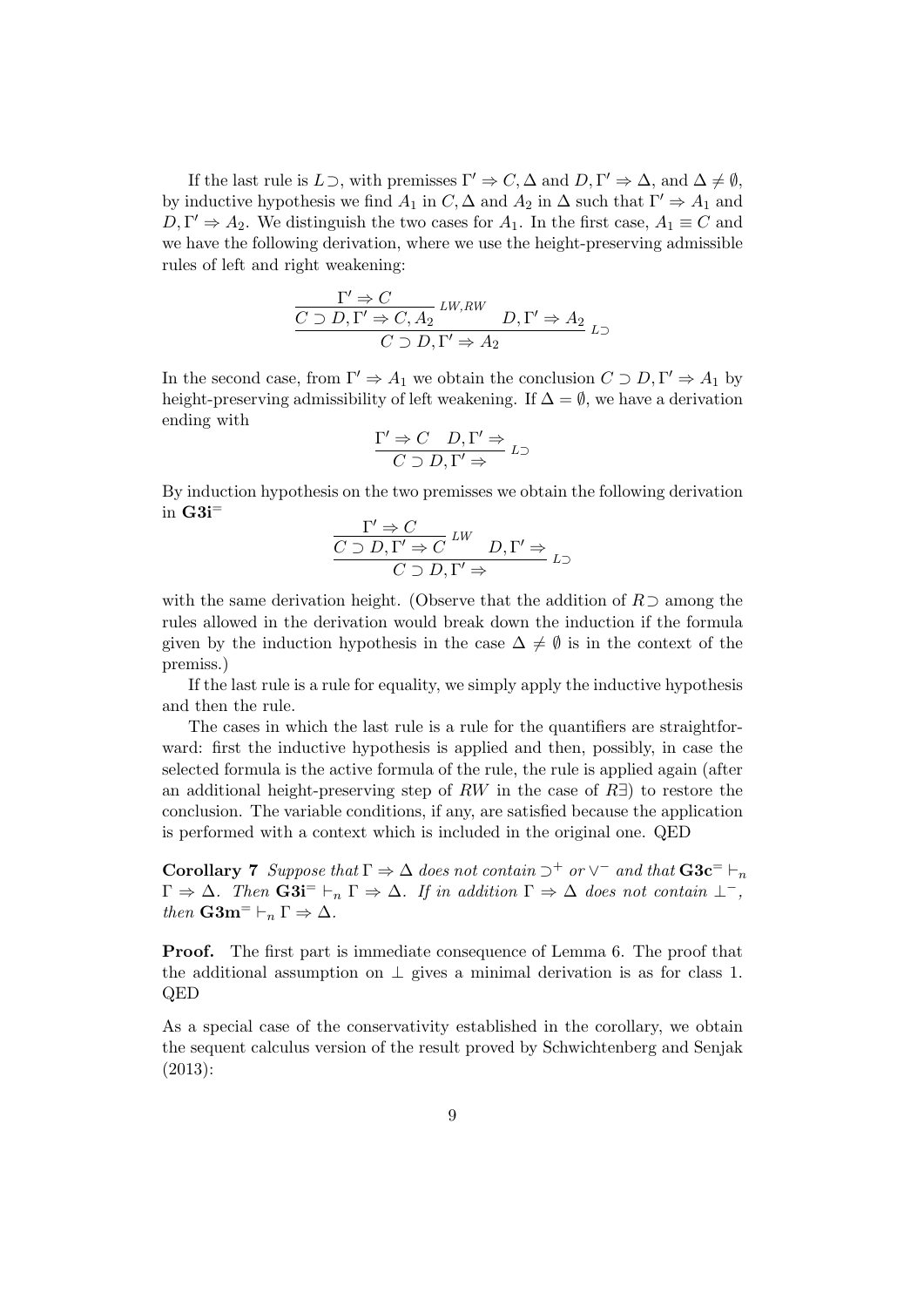Corollary 8 *If A is a formula without implications and consists of formulas containing disjunction and falsity only negatively, and implications only positively, then classical derivability implies minimal derivability.*

**Theorem 9: Conservativity for class 3.** Suppose that  $\Gamma \Rightarrow A$  does not *contain*  $\supset^+$  *or*  $\forall^-$  *and that*  $\mathbf{G3c}^ \vdash \Gamma \Rightarrow A$ *. Then*  $\mathbf{G3i}^ \vdash \Gamma \Rightarrow A$ *. If in addition*  $\Gamma \Rightarrow A$  *does not contain*  $\bot^-$ *, then*  $\mathbf{G3m}^= \vdash \Gamma \Rightarrow A$ *.* 

By the following lemma, the proof of conservativity for class 3 can be reduced to that for the second class. Here the proof follows Orevkov's method of permutation of rules. The idea is to divide all the rules that can possibly be involved in a derivation of a sequent in the class in two groups. The first group  $G_1$  consists of the equality rules and the right rules that can be used in the derivation of the sequent, that is,  $G_1 \equiv \{Ref, Repl, R\&R, R\vee, R\exists, R\forall\}$ . The second group *G*<sup>2</sup> consists of all the left rules that can possibly be used in the derivation, i.e.  $G_2 \equiv \{L\&, L\vee, L\supset, L\}$ . It is then proved that derivations of sequents in the third class can be taken to a form in which any rules from the second group follows any rule from the first group. The conclusion will follow because for sequents in the first part of the derivation we have conservativity by the result for class 2. The second part consists instead of rules that are identical (modulo use of height-preserving weakening for  $L \supset$ ), in the classical, intuitionistic, and minimal calculus.

**Lemma 10** *Suppose that*  $\Gamma \Rightarrow \Delta$  *does not contain*  $\supset^+$  *or*  $\forall^-$  *and that*  $\mathbf{G3c^=}\vdash$  $\Gamma \Rightarrow \Delta$ . Then there is a derivation of  $\Gamma \Rightarrow \Delta$  with the property that all the *rules in group*  $G_1$  *precede all the rules in the group*  $G_2$ *.* 

Proof. In general, permutation of rules is straighforward in case the principal formula of the upper rule is not an active formula of the lower rule, and this applies to each of the desired permutations: for the permutations below the equality rules, observe that these rules have *atomic* formulas as active formulas; for the permutations below the other rules, note that these rules do not include  $R \supset$  and thus their active formulas are on the *right*-hand side of sequents. Observe that in the permutation for rules below  $R\forall$  the variable condition is satisfied: the only case to be analyzed with a potential clash of variable is the one in which  $L \exists$  is permuted below  $R \forall$ . In this case, the eigenvariable of  $L \exists$ is necessarily distinct from that of  $R\forall$  so the variable conditions are satisfied when the two rules are permuted. QED

Theorem 11: Conservativity for class 3-multi. *Suppose that*  $\Gamma \Rightarrow \Delta$  *does not contain*  $\supset^+$  *or*  $\forall^-$  *and that*  $\mathbf{G3c}^ \vdash \Gamma \Rightarrow \Delta$ *. Then*  $\mathbf{G3i}^ \vdash \Gamma \Rightarrow \Delta$ *. If in addition*  $\Gamma \Rightarrow \Delta$  *does not contain*  $\bot^-$ *, then*  $\mathbf{G3m}^= \vdash \Gamma \Rightarrow \Delta$ *.*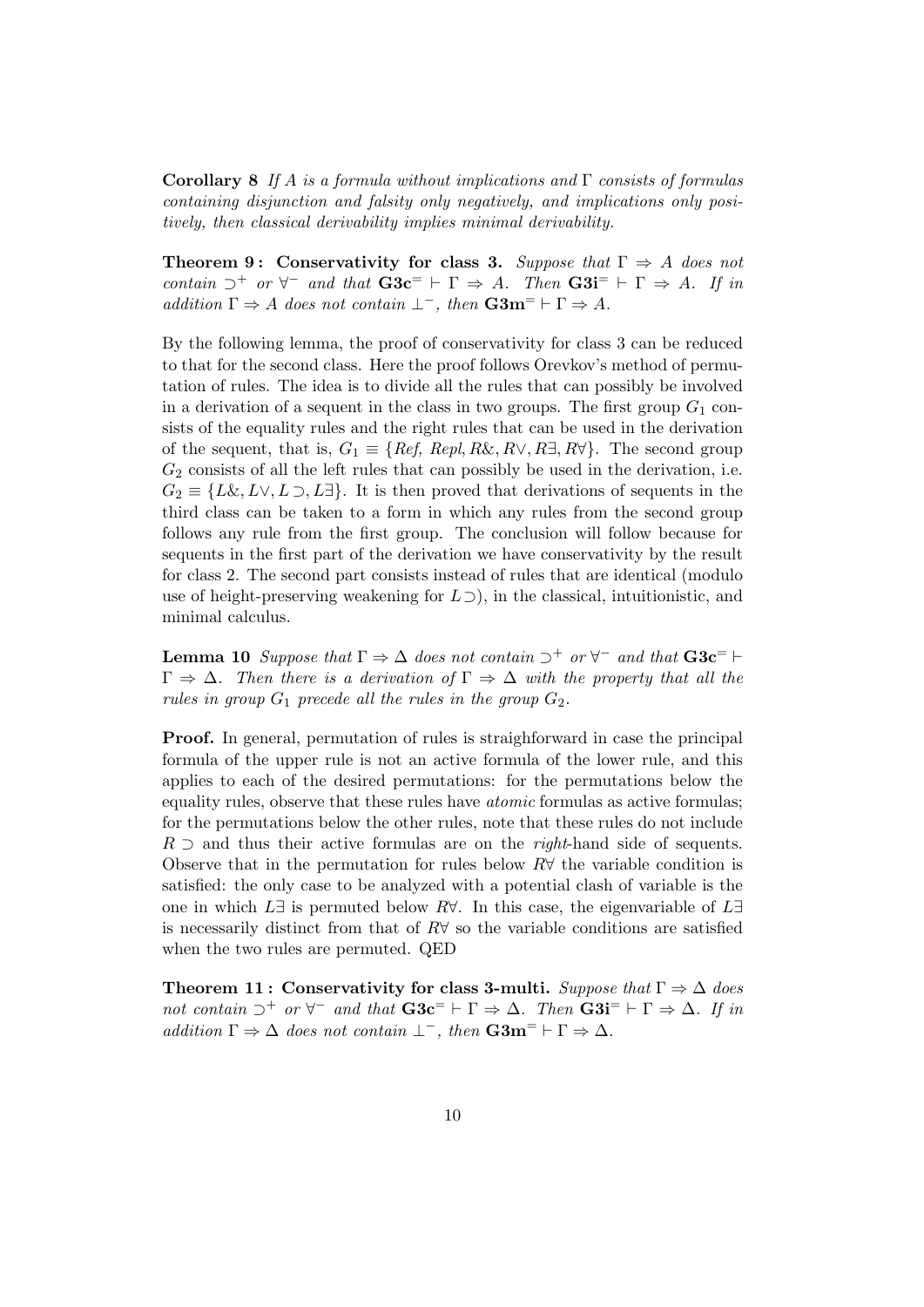**Proof.** By Corollary 7, any sequent in the part of the derivation tree with rules in  $G_1$  is also derivable in  $\text{G3i}^=$ . The part with rules in  $G_2$  maintains the derivation in  $\text{G3i}^{\pm}$ . The conclusion for  $\text{G3m}^{\pm}$  is obtained as before. QED Next we have:

**Theorem 12: Conservativity for class 4.** *Suppose that*  $\Gamma \Rightarrow A$  *does not contain*  $\supset^-$ ,  $\vee^+$ , *or*  $\exists^+$  *and that*  $\mathbf{G3c}^- \vdash_n \Gamma \Rightarrow A$ *. Then*  $\mathbf{G3i}^- \vdash_n \Gamma \Rightarrow A$ *. If in addition*  $\Gamma \Rightarrow A$  *does not contain*  $\bot^-$ *, then*  $\mathbf{G3m}^= \vdash_n \Gamma \Rightarrow A$ *.* 

**Proof.** Observe that the only rules of  $G3c$ <sup>=</sup> that can produce a singlesuccedent conclusion from a multi-succedent premiss are  $R\vee$ ,  $L \supset$ , and  $R\exists$ . It therefore follows from the assumed restrictions that all the sequents in the derivation of  $\Gamma \Rightarrow A$  are necessarily single-succedent ones, thus all the instances of  $R \supset$  and of  $R \forall$  in the derivation are actually correct instances of these rules in G3i, hence in G3i<sup> $=$ </sup>. The result then follows by a straightforward induction on the height of the derivation. QED

The following lemma and its corollary have restrictions that permit to relax the restrictions on  $R \supset$  of the classes 1, 2, 3 to restrictions which ban only the applications of  $R \supset$  in which the succedent is not  $\perp$ . More specifically, the classes are defined as the classes 1, 2, 3 with the restriction on positive implications replaced by a restriction on positive implications with succedent which is not  $\perp$  and all negative implications (the genuine ones and negations). The statement of the lemma (but not the idea behind the proof) differs from that in Orevkov where a calculus with primitive negation is used; the calculi that we use have instead a defined negation, and therefore the restrictions are here formulated in terms of negative or positive occurrences of  $\perp$ , rather than on the polarity of occurrences of negation.<sup>4</sup> The requirement that a sequent  $\Gamma \Rightarrow \Delta$  does not contain negations in negative parts is clearly not equivalent to the one that it does not contain  $\perp^-$ . However, we are interested in proving a conservativity result, so we can further assume without loss of generality that  $\Gamma$  does not contain  $\perp$  because, if it did, the result would trivially hold.

**Lemma 13** *Suppose that*  $\Gamma \Rightarrow \Delta$  *does not contain*  $\bot^-$ ,  $\vee^+$ , *or*  $\supset^+$  *and that*  $\Delta$ *is empty or*  $\perp$  *occurs positively in all the formulas of*  $\Delta$ *. Then*  $\Gamma \Rightarrow \Delta$  *is not derivable in* G3c=*.*

**Proof.** Clearly,  $\Gamma \Rightarrow \Delta$  is not an initial sequent (atomic formulas do not contain  $\perp$ ), nor an instance of  $L\perp$ . We consider all the possible ways of decomposing

<sup>&</sup>lt;sup>4</sup>The statement of Lemma 4.3 in the English translation of Orevkov's article contains a misprint: the sentence "the succedent of *S* is empty or occurs positively in all of the subformulas of the succedent of *S*" should be "the succedent of *S* is empty or negation occurs positively in all of the formulas of the succedent of *S*." Our guess was confirmed by a comparison with the Russian original, which is correctly translated into: "Lemma 4.3. Whatever be the sequence S of the calculus C<sup>\*</sup>, if there are no occurrences of logical connectives of type  $\neg^{-}$ ,  $\nabla^{+}$  and  $\neg^{+}$ and if the succedent of S is empty or  $\neg$  occurs positively in all formulas of the succedent of S, then the sequent S is not derivable in the calculus C\*."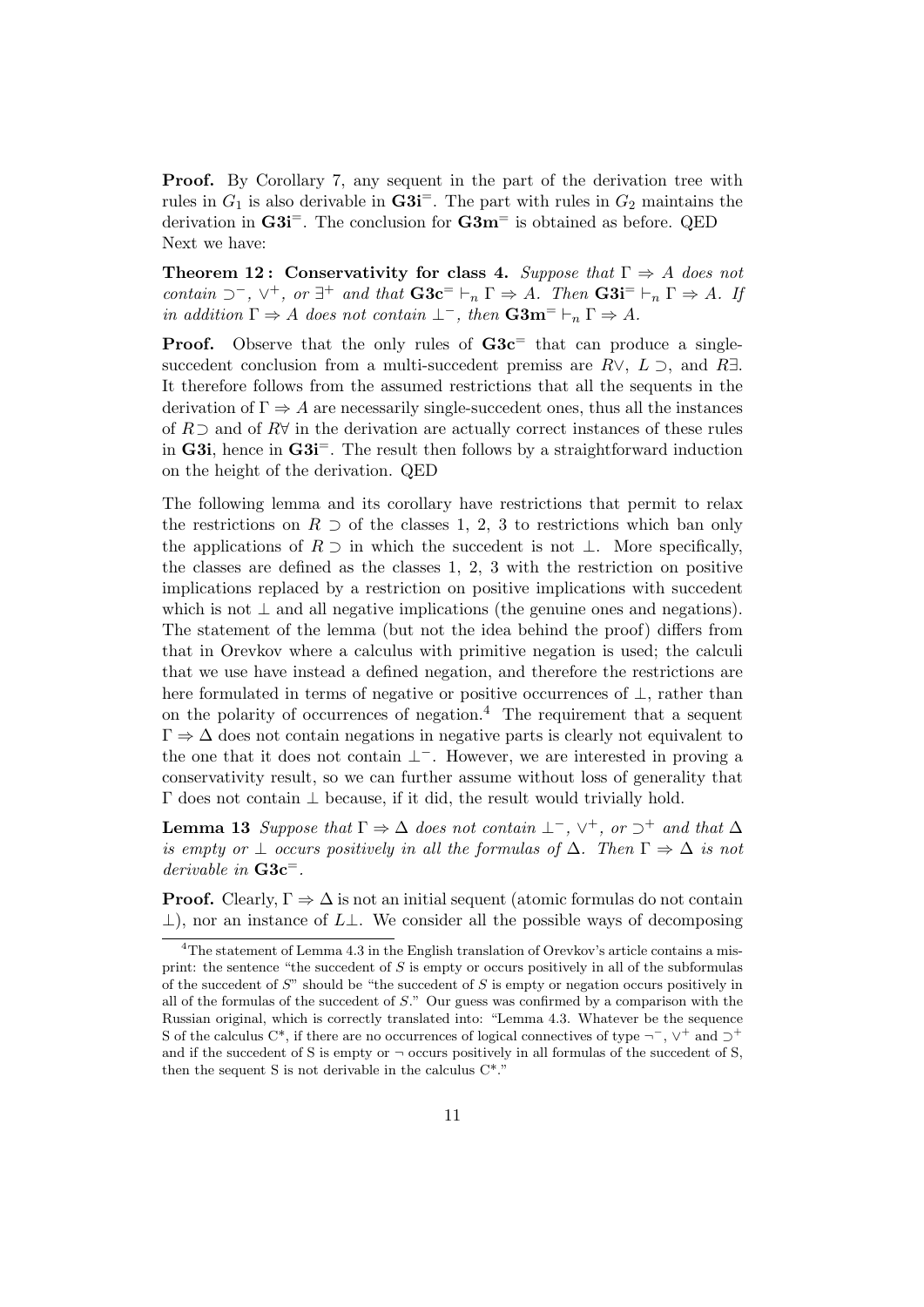the sequent. The possible rules are *Ref*, *Repl*, *L*&, *R*&, *L* $\vee$ , *L* $\supset$ , *L* $\exists$ , *R* $\exists$ , *L* $\forall$ ,  $R\forall$  and it is seen by inspection on each of these that if the conclusion of the rule satisfies the assumptions, also the premiss, or at least one of the two premisses, does. Well foundedness of the decomposition procedure and invertibility of the rules gives the conclusion. QED

**Corollary 14** *Suppose that*  $\Gamma \Rightarrow A$  *does not contain*  $\neg^{-}$ ,  $\vee^{+}$ ,  $\neg^{+}$ , *or*  $\neg^{-}$ , *that*  $\Gamma$  *does not contain*  $\bot$ , *but*  $\Gamma \Rightarrow A$  *contains a positive occurrence of negation. Then*  $\Gamma \Rightarrow A$  *is not derivable in*  $\mathbf{G3c}^{-1}$ *.* 

**Proof.** Because of the restrictions on implication, negation, hence  $\perp$ , is found positively in *A*, so the sequent satisfies the conditions of the above lemma. QED

**Corollary 15** If a sequent  $\Gamma \Rightarrow A$  that does not contain  $\neg^{-}$ ,  $\vee^{+}$ ,  $\neg^{+}$ , or  $\neg^{-}$ *but contains a positive occurrence of negation, is derivable in* G3c<sup>=</sup> *then it is also derivable in* G3i=*.*

**Proof.** If  $\Gamma$  contains  $\bot$ , the result is obvious because the sequent is a conclusion of  $L\mathcal{L}$ . If  $\Gamma$  does not contain  $\mathcal{L}$ , the result holds vacuously as a consequence of Corollary 14. QED

Conservativity for Orevkov' classes 5, 6, and 7 is then trivially obtained. We state (and prove) these results in detail:

Theorem 16: Conservativity for class 5. Suppose that  $\Gamma \Rightarrow A$  does not *contain*  $\supset$ <sup>-</sup>,  $\vee$ <sup>+</sup>,  $\forall$ <sup>+</sup> *and does not contain*  $\supset$ <sup>+</sup> *with the possible exception of negations and that*  $\mathbf{G3c}^- \vdash_n \Gamma \Rightarrow A$ *. Then*  $\mathbf{G3i}^- \vdash_n \Gamma \Rightarrow A$ *.* 

**Proof.** If  $\Gamma \Rightarrow A$  does not contain positive negations, the class is a subclass of class 1, and the result follows. If it contains positive negations, it holds vacuosly by Corollary 15. If  $\Gamma$  contains  $\perp$ , the result is obvious because the sequent is a conclusion of  $L\perp$ . If  $\Gamma$  does not contain  $\perp$ , the result holds by Corollary 15. QED

**Theorem 17: Conservativity for class 6.** Suppose that  $\Gamma \Rightarrow A$  does not *contain*  $\supset$ ,  $\vee$ <sup>+</sup>,  $\vee$ <sup>-</sup> and does not contain  $\supset$ <sup>+</sup> with the possible exception of *negations and that*  $\mathbf{G3c}^- \vdash_n \Gamma \Rightarrow A$ *. Then*  $\mathbf{G3i}^- \vdash_n \Gamma \Rightarrow A$ *.* 

Proof. As above, with class 2 in place of class 1. QED

Theorem 18: Conservativity for class 7. Suppose that  $\Gamma \Rightarrow A$  does not *contain*  $\supset$ ,  $\vee$ <sup>+</sup>,  $\forall$  *and does not contain*  $\supset$ <sup>+</sup> *with the possible exception of negations and that*  $\mathbf{G3c}^= \vdash \Gamma \Rightarrow A$ *. Then*  $\mathbf{G3i}^= \vdash \Gamma \Rightarrow A$ *.* 

Proof. As above, with class 3 in place of class 1. QED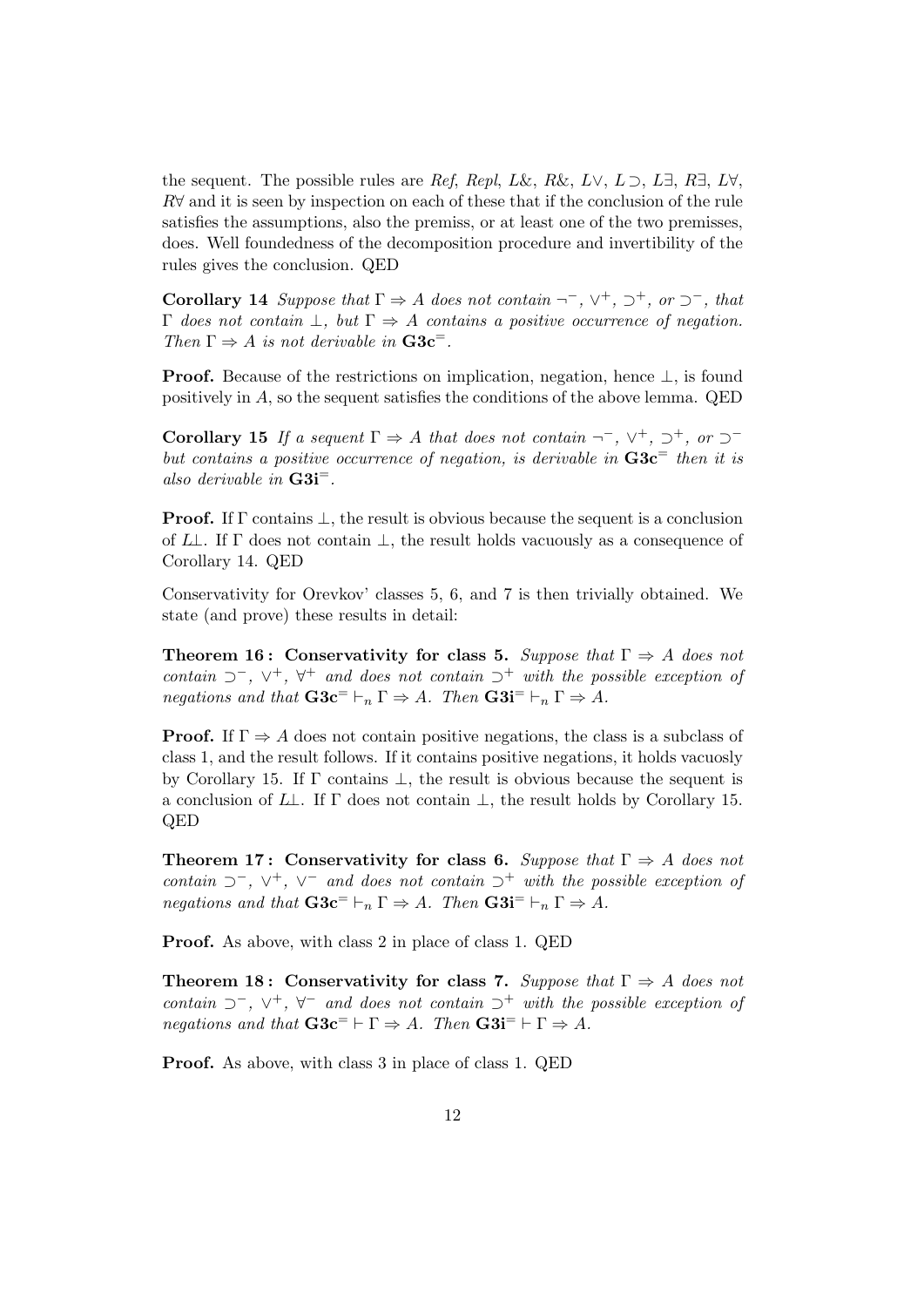### 4. Conclusion

We have proved conservativity for classical over intuitionistic (or minimal) firstorder logic extended with the theory of equality for seven sequent classes. The direct methods of proof analysis in G3 sequent calculi give for all the classes transparent proofs and yield for five of them stronger, height-preserving, statements. The conversion of axioms into rules for the theory of equality also shows to what extent the specific form of the axioms of equality plays a role in the proofs. It is natural then to ask whether it is possible to extend the result to more general theories. As observed by a referee, all the results in Section 3 continue to hold if we consider any Horn theory in place of the theory of equality. The reason is that any such theory can be converted into rules that follow the regular rule scheme and have at most one premiss: in all the proofs we require only that the added rules are the same for the classical, intuitionistic, and minimal calculus, and have only atomic formulas as active and principal; further, for the validity of Lemma 6, we need to exclude positive disjunctions in the theory, or equivalently, rules with several premisses. We further observe that we can extend the results to geometric theories with no disjunctions, that is, to extensions by rules of the form<sup>5</sup>

$$
\frac{\overline{Q}(\overline{y}/\overline{x}), \overline{P}, \Gamma \Rightarrow \Delta}{\overline{P}, \Gamma \Rightarrow \Delta} HGRS
$$

where  $\overline{Q}$  and  $\overline{P}$  indicate the multisets of atomic formulas  $Q_1, \ldots Q_n$  and  $P_1$ ,  $\ldots$ ,  $P_m$ , respectively, and the *eigenvariables*  $\overline{y}$  of the premiss are not free in the conclusion.

All the proofs are identical to those for the theory of equality, but there is a potential clash of variables in the permutation of the rules for quantifiers past the geometric rules in the proof of Lemma 10. The only case of permutability to be checked is thus the one of  $L \exists$  past HGRS. This is unproblematic because of the variable condition of *L*9. No critical cases arise because we do not need to permute  $R\exists$  (the rule is in  $G_1$ ) nor  $L\forall$  (ruled out by the assumption on the endsequent).

Orevkov's results also concern with a converse to the conservativity of the seven classes, that can be stated as follows: if for a class of sequents classical derivability yields intuitionistic derivability, then the class is contained in one of the seven classes. Orevkov proves the result by contradiction: from the assumptions that a class is not contained in any of the seven classes, a list of possible violations to the defining properties of each class is obtained. For example, it is not in class 1 if it either contains positive occurrences of implications or of

<sup>5</sup>The proof-theoretic properties of extensions of sequent calculi by rules of such form are investigated in Negri (2003). A systematic treatment of sequent calculus extended by geometric rules is also found in Negri and von Plato (2011), Chapter 8, with examples of geometric theories without disjunctions detailed in Chapter 5.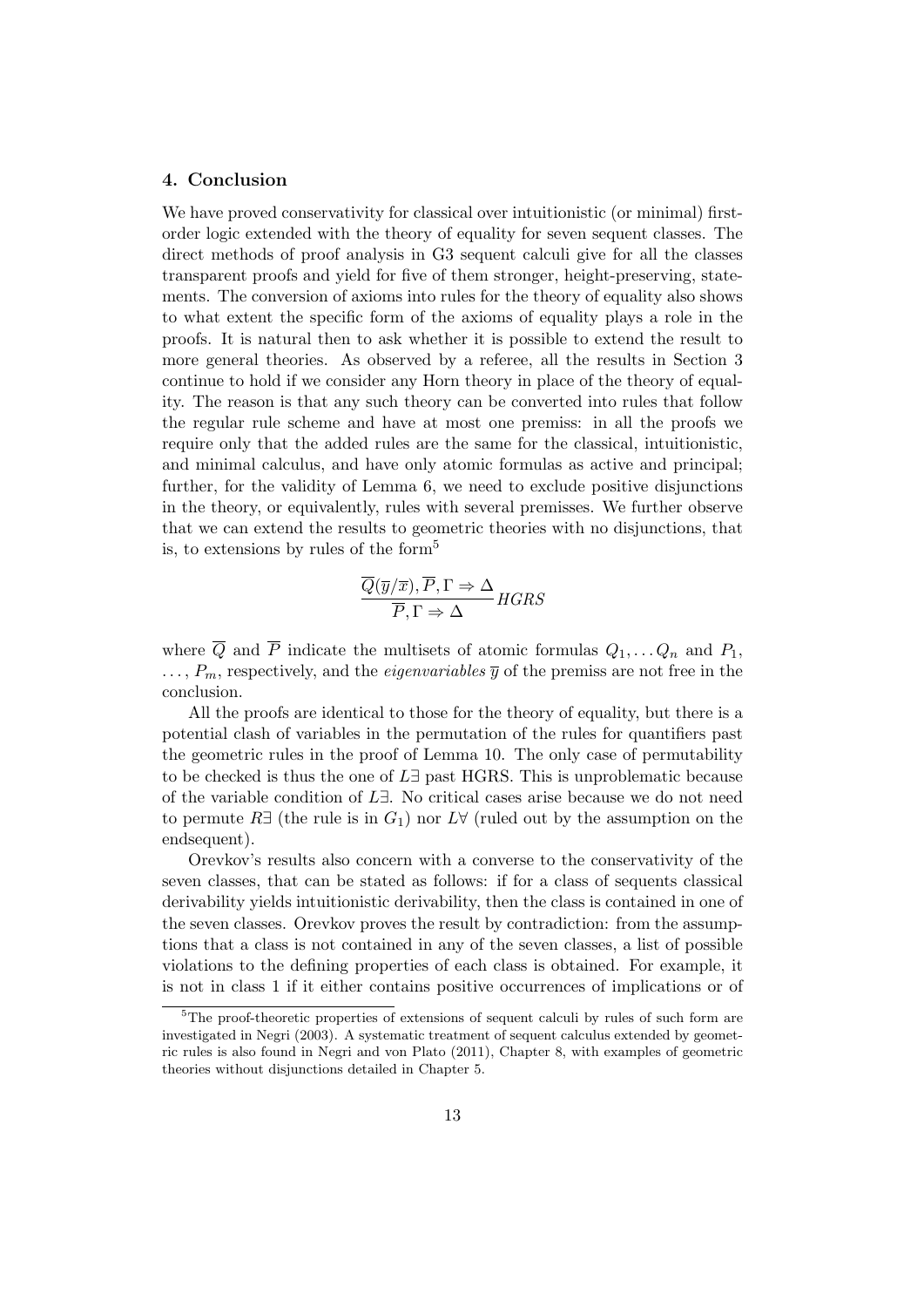universal quantifiers. An enumeration of all the possible cases (obtained from a conjunction of disjunctions of possibilities) gives different possibilities of coexisting connectives or quantifiers in the positive or negative part. The list is reduced by taking into account inclusions between some of the cases and the empty conservativity result for the last three classes. In the end, the result is reduced to showing that there are sequents corresponding to each remaining combination that are derivable classically but not intuitionistically. For this purpose, Orevkov first shows that derivations are reducible to appropriate forms (for which the denomination *weeded* and *weakly weeded* is introduced in the English translation of the article). These are derivations that do not contain excess applications of logical rules or of formulas and that obtain a characterization in terms of the order of application of rules. All such preparatory work is avoided with the use of the G3i calculus for intuitionistic logic, and all underivabilities are shown in a straightforward way by failed root-first proof search as in Section 4.3(b) of Negri and von Plato (2001).

Acknowledgements: I wish to thank Helmut Schwichtenberg for having brought to my attention Orevkov's conservativity results, Hajime Ishihara for a useful discussion on his approach to conservativity classes and Per Martin-Löf for the translation from Russian of a passage in the original version of Orevkov (1968). Two referees are gratefully acknowledged for their constructive and insightful suggestions.

#### References

Ishihara, H. (2000) A note on the Gödel-Gentzen translation, *Mathematical Logic Quarterly*, vol. 46, pp. 135–137.

Ishihara, H. (2013) Some conservative extension results on classical and intuitionistic sequent calculi. In Berger, U. et al. (eds) *Logic, Construction, Computation*, pp. 289–304, Ontos Verlag, Heusenstamm.

Nadathur, G. (2000) Correspondence between classical, intuitionistic and uniform provability. *Theoretical Computer Science*, vol. 232, pp. 273–298.

Negri, S. (2003) Contraction-free sequent calculi for geometric theories, with an application to Barr's theorem. *Archive for Mathematical Logic*, vol. 42, pp. 389–401.

Negri, S. (2014) Proof analysis beyond geometric theories: from rule systems to systems of rules. *Journal of Logic and Computation*, doi: 10.1093/logcom/exu037.

Negri, S. and J. von Plato (2001) *Structural Proof Theory*. Cambridge University Press.

Negri, S. and J. von Plato (2011) *Proof Analysis*. Cambridge University Press.

Orevkov, V. P. (1968) On Glivenko sequent classes. *Proc. Steklov Inst. Math.*, vol. 98, pp. 147–173. Translated from the Russian original V. P. Orevkov, Glivenko's sequence classes, Logical and logical-mathematical calculus, Part I. *Trudy Mat. Inst. Steklov*, vol. 98, 1968, pp. 131–154.